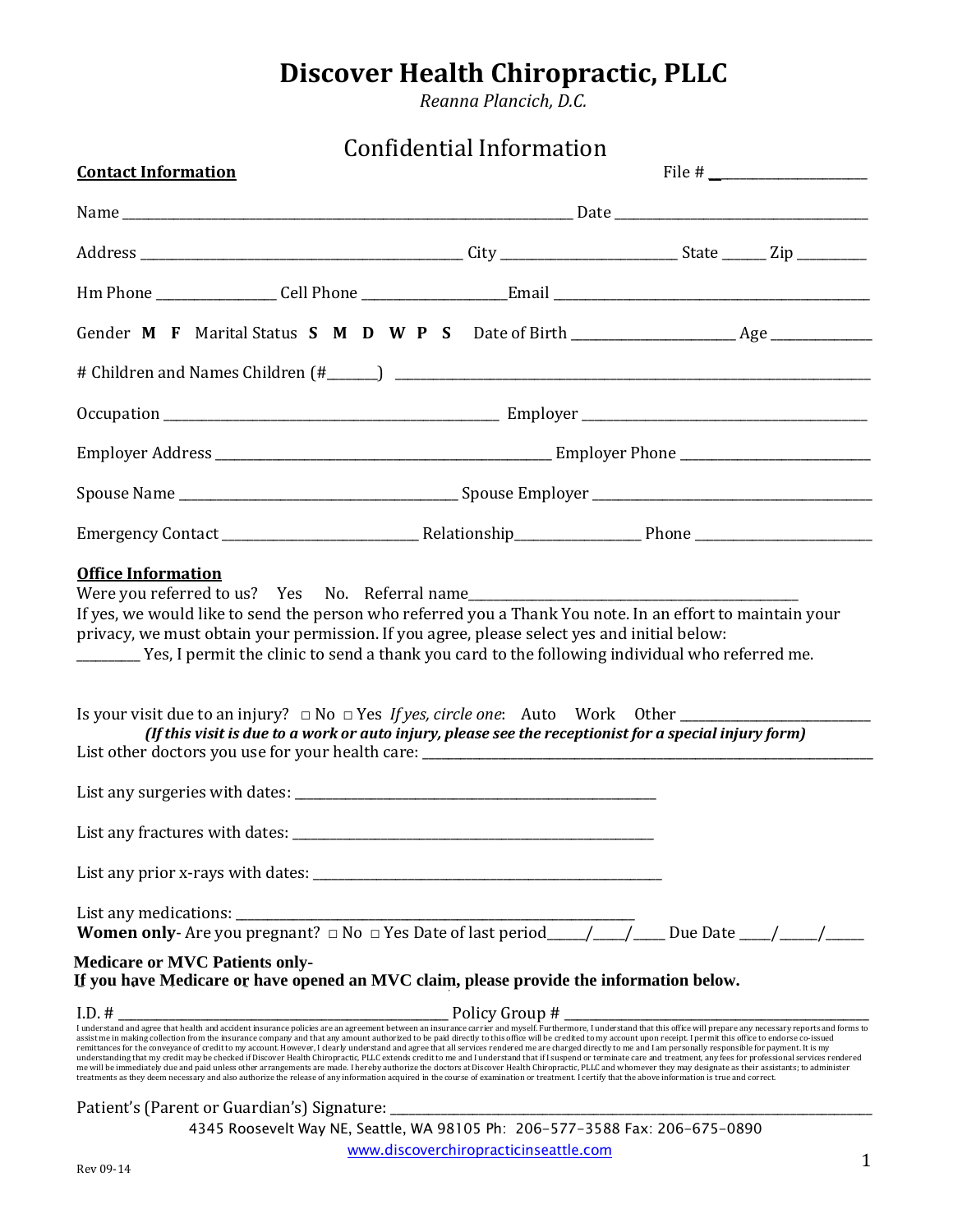Reanna Plancich, D.C.

### **Health History**

| the control of the control of the control of the control of the control of the control of                                                                                                                                                                                                                                                                          |
|--------------------------------------------------------------------------------------------------------------------------------------------------------------------------------------------------------------------------------------------------------------------------------------------------------------------------------------------------------------------|
|                                                                                                                                                                                                                                                                                                                                                                    |
| ,我们也不能在这里的时候,我们也不能在这里的时候,我们也不能不能不能不能不能不能不能不能不能不能不能不能不能不能不能。""我们的是,我们也不能不能不能不能不能不                                                                                                                                                                                                                                                                                   |
|                                                                                                                                                                                                                                                                                                                                                                    |
| When present, how long does it last? (give a number or range) Hours___Days ____Vary(explain) _____________                                                                                                                                                                                                                                                         |
|                                                                                                                                                                                                                                                                                                                                                                    |
|                                                                                                                                                                                                                                                                                                                                                                    |
| When you have this issue, the discomfort/pain involved:<br>$\Box$ is localized                                                                                                                                                                                                                                                                                     |
| Are there things that make the condition:                                                                                                                                                                                                                                                                                                                          |
|                                                                                                                                                                                                                                                                                                                                                                    |
| On the scales below, please draw vertical lines (intersecting the horizontal lines) that represent the level of discomfort<br>you have at the specified times:<br>Rate your average pain in the past week:<br>Rate your pain at it's worst in the past week:<br>No Pain<br>Unbearable Pain<br>No Pain<br>Unbearable Pain                                           |
|                                                                                                                                                                                                                                                                                                                                                                    |
| Identify your CURRENT symptomatic areas in your body by drawing the symbols on the figures below.<br>O Circle areas of <b>Pain</b><br>X "X" over areas of Joint and Muscle Stiffness<br><b><i>IDraw squiggly lines along the areas of Numbness or Tingling</i></b><br>Front<br>Back<br>4345 Roosevelt Way NE, Seattle, WA 98105 Ph: 206-577-3588 Fax: 206-675-0890 |
|                                                                                                                                                                                                                                                                                                                                                                    |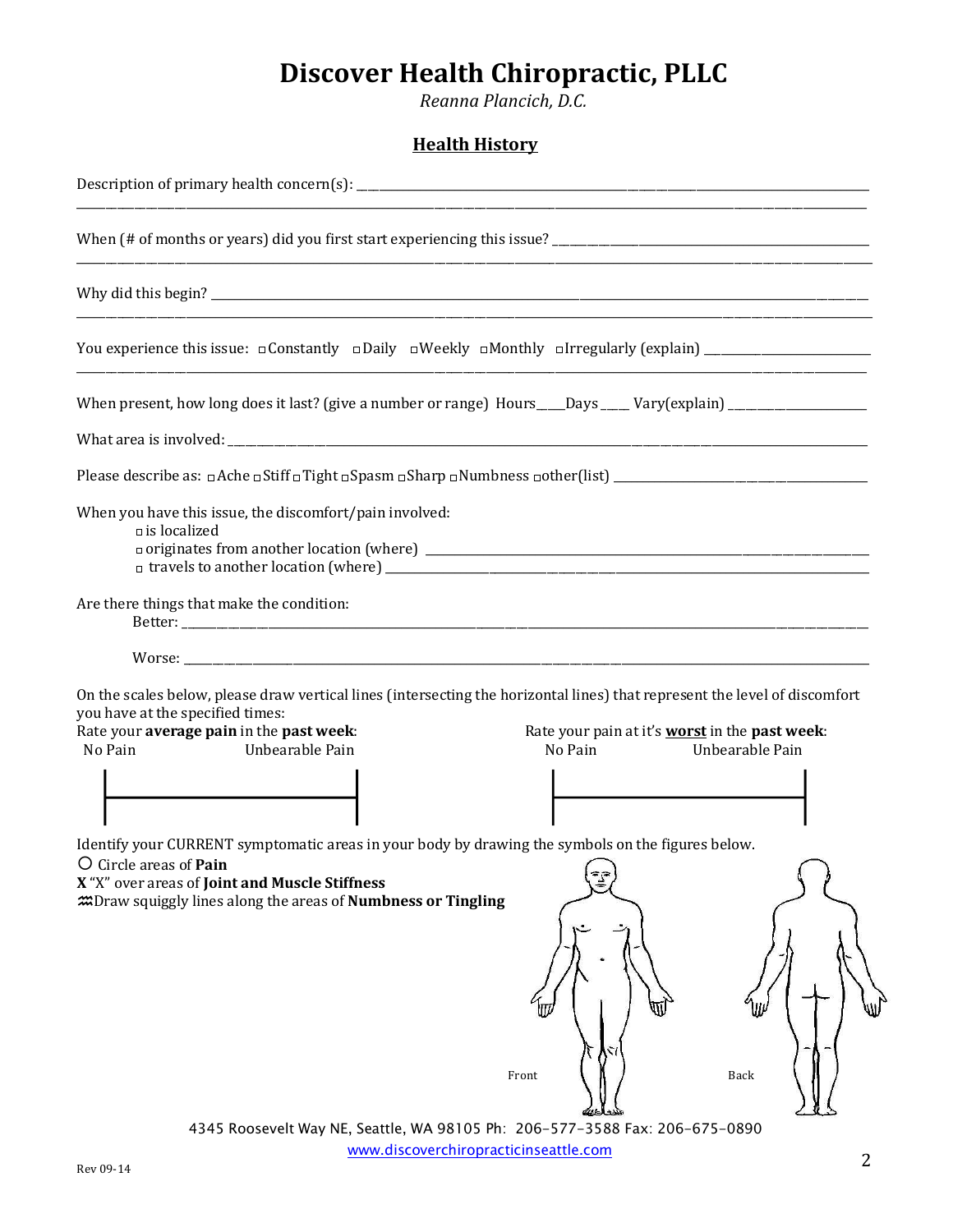Reanna Plancich, D.C.

### Review of Systems - Check all that apply-

### Sight

- $\Box$  Hyperopia (farsighted)
- $\Box$  Myopia (nearsighted)
- $\Box$  Blurred vision or presbyopia

### Hearing

### $\Box$  Tinnitus/ringing in ears Deafness (one ear or both)

### **Musculo-Skeletal System**

- $\Box$  Headaches
- $\Box$  Migraines
- $\Box$  Arm pain
- $\Box$  Leg pain
- $\Box$  Neck pain
- $\Box$  Mid-back pain
- □ Low-back pain
- $\Box$  Hand pain
- $\Box$  Foot pain

### **Infectious Diseases**

- $\Box$  Cholera
- □ Yellow fever
- □ Typhoid fever
- $\square$ AIDS/HIV
- $\Box$  Tuberculosis

### **Chronic Diseases**

- □ Rheumatoid Arthritis
- $\square$  Emphysema
- □ Seizures
- $\Box$  Fibromyalgia  $Gotter$
- $\Box$  Hepatitis
- 
- □ Chronic Fatigue Syndrome □ Herniated disc
- □ Osteoporosis
- □ Parkinson's
- n Multiple Sclerosis

### **Touch & Sensations** □ Numbness

- $\square$  Dizziness
- $\Box$  No sensation in a limb n Tremors

**Respiratory System** 

□ Frequent colds

 $\Box$  Allergies

□ Asthma

□ Sinusitis

### **Digestive System**

- $\overline{\phantom{a}}$  Bloating/gas  $\square$  Diarrhea  $\Box$  Constipation  $\Box$  Rapid weight gain
- □ Rapid weight loss
- □ Heartburn
- $\Box$  Ulcers

### **Endocrine System**

a Abundant menses

□ Pre-Menopause symptoms

 $\Box$  Menstrual pain

**Wellness** 

 $\Box$  Fatigue

 $\Box$  Anemia

 $\Box$  Pertussis

 $\Box$ Insomnia

 $\Box$  Irritability

□ Depression

**Blood Abnormalities** 

High cholesterol

- $\square$  Diabetes  $\Box$ Itching  $\Box$  Hypoglycemia □ Rash/redness □ Thyroid problems □ Cold hands/feet  $\Box$  Other □ Nose bleeding
- **Reproductive System (Men) Reproductive System (Women)**
- ⊔ Testicular pain □ Erectile dysfunction □ Prostate problems

Frequent coughing

### **Urinary System**

- □ Kidney Stones Frequent urge to urinate
- 

### **Psychological Imbalances**

- a Alcoholism □ Anorexia/Bulimia Drug dependence
- □ Psychiatric care □ Suicide attempt

### NOTES: NOTES:

4345 Roosevelt Way NE, Seattle, WA 98105 Ph: 206-577-3588 Fax: 206-675-0890

www.discoverchiropracticinseattle.com

### **Childhood Diseases**

**Cardiovascular System** 

□ Low blood pressure

High blood pressure

□ Chest pain

□ Swollen limbs

□ Short breath

 $\Box$  Fainting

a Varicose veins

**Skin** 

- $\Box$  Measles
- □ Mumps
- □ Scarlet Fever
- □ Chickenpox

### Cancer

- Intestinal
- $\Box$  Ovarian
- □ Prostate
- $\Box$  Skin
- $\Box$  Lung
- □ Breast

3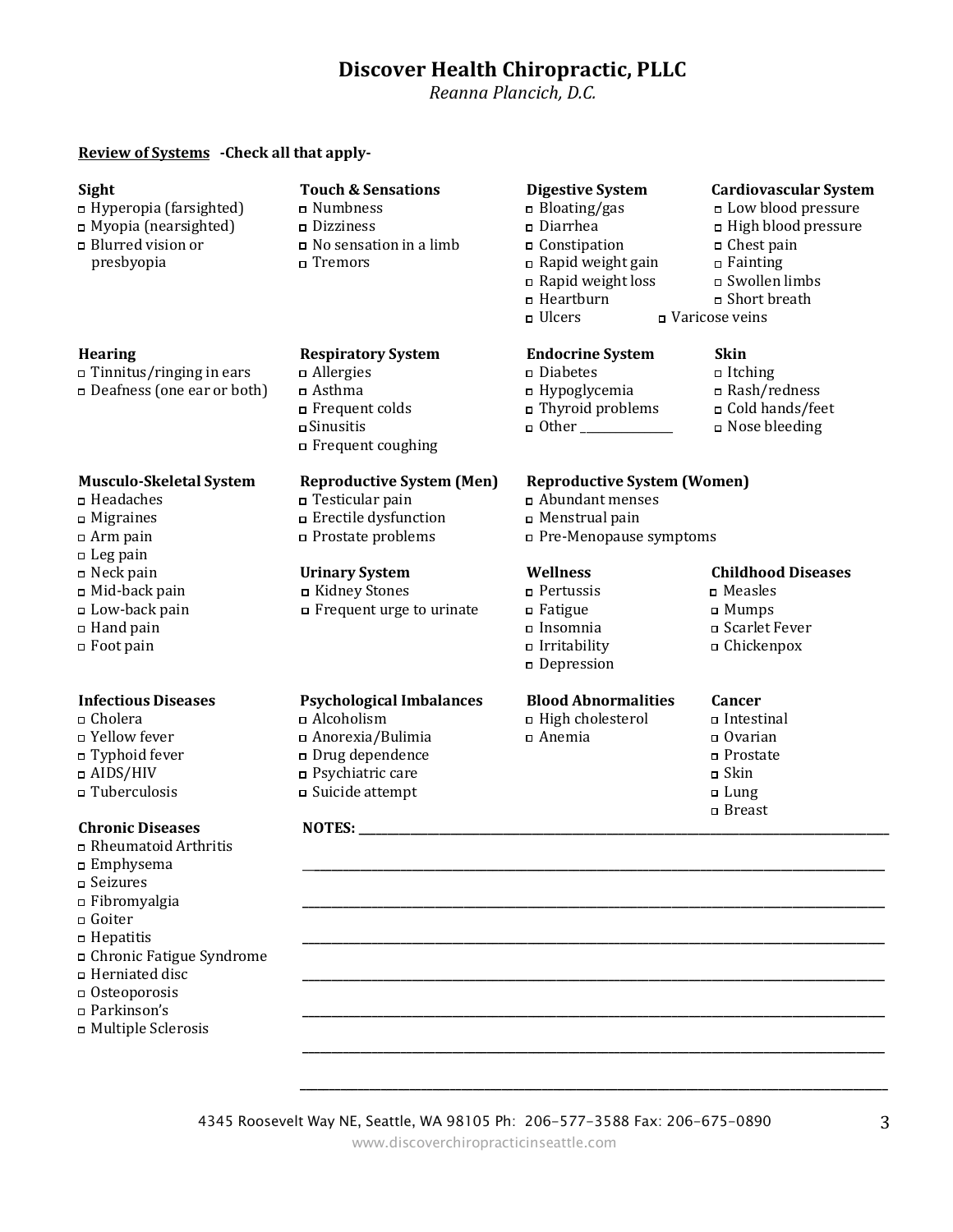# **Discover Health Chiropractic, PLLC**<br>Reanna Plancich, D.C.

### **Lifestyle**

| -Check your best answer-<br>1. Do you smoke?                                                                                                                         |                                                                 | $\square$ Everyday | $\Box$ Occasionally                                                                                                   | $\square$ Never                                                                                                          |
|----------------------------------------------------------------------------------------------------------------------------------------------------------------------|-----------------------------------------------------------------|--------------------|-----------------------------------------------------------------------------------------------------------------------|--------------------------------------------------------------------------------------------------------------------------|
| 2. Have you ever smoked?                                                                                                                                             |                                                                 |                    | $\Box$ >3 years ago $\Box$ >12 months                                                                                 |                                                                                                                          |
| 3. Do you drink alcohol?                                                                                                                                             |                                                                 | $\square$ Everyday | $\Box$ Occasionally                                                                                                   | $\square$ Never                                                                                                          |
| 4. Do you exercise or play sports?                                                                                                                                   |                                                                 | $\Box$ Regularly   | $\Box$ Occasionally                                                                                                   | $\square$ Never                                                                                                          |
| 5. Do you drink coffee or caffeinated beverages?                                                                                                                     |                                                                 | $\square$ Everyday | $\Box$ Occasionally                                                                                                   | $\square$ Never                                                                                                          |
| 6. How many hours of sleep do you normally get? $\Box$ 6-8                                                                                                           |                                                                 |                    | $\Box$ 8-10                                                                                                           | $\square$ 10 or more                                                                                                     |
| 7. Do you eat regularly? $\Box$ 1 meal/day, sometimes 2                                                                                                              |                                                                 |                    | $\Box$ 2 meals/day, sometimes 3                                                                                       | $\Box$ 3 meals/day $\Box$ 3+/day                                                                                         |
|                                                                                                                                                                      |                                                                 |                    |                                                                                                                       |                                                                                                                          |
| 9. Do you drink water regularly? $\Box$ Almost never $\Box$ 1-2 glasses                                                                                              |                                                                 |                    | $\Box$ 3-6 glasses $\Box$ 6 + glasses                                                                                 |                                                                                                                          |
| 10. How would you rate your stress level? $\Box$ Very stressed $\Box$ Stressed $\Box$ Slightly stressed                                                              |                                                                 |                    |                                                                                                                       | $\square$ No stress                                                                                                      |
|                                                                                                                                                                      |                                                                 |                    |                                                                                                                       |                                                                                                                          |
| <b>Accidents &amp; Trauma</b><br>-Check your best answer-<br>1. Have you ever been in a motor vehicle collision? $\Box$ Never<br>2. Did you ever have a work injury? |                                                                 | $\square$ Never    | $\square$ 1-2 small accidents<br>$\Box$ 1-2 major accidents<br>$\Box$ 1-2 small injuries<br>$\Box$ 1-2 major injuries | □ A few small accidents<br>$\Box$ A few major accidents<br>$\Box$ A few small injuries<br>□ A few major injuries         |
| 3. Did you ever have a sports injury?                                                                                                                                |                                                                 | $\square$ Never    | $\Box$ 1-2 small injuries<br>$\Box$ 1-2 major injuries                                                                | $\Box$ A few small injuries<br>$\Box$ A few major injuries                                                               |
| 4. Have you ever had a concussion, a fall or a blow to the head?<br>Injuries of A few small injuries on A few small injuries                                         |                                                                 |                    | $\Box$ 1-2 major injuries                                                                                             | $\Box$ A few major injuries                                                                                              |
| <b>Reasons for Consulting a Chiropractor</b><br>□ Pain/Discomfort<br>□ Performance<br>□ Posture                                                                      | □ Motor vehicle accident<br>u Work-related injury<br>□ Mobility |                    |                                                                                                                       |                                                                                                                          |
| □ Prevention                                                                                                                                                         | $\Box$ Energy                                                   |                    |                                                                                                                       |                                                                                                                          |
| <b>Health Care Practitioners</b><br>Have you consulted these health professionals? - Please Circle all that apply-                                                   |                                                                 |                    |                                                                                                                       |                                                                                                                          |
| 1. Chiropractor                                                                                                                                                      | 2. Medical Physician                                            |                    | 3. Medical Specialist                                                                                                 | 4. Dentist                                                                                                               |
| 5. Physical Therapist                                                                                                                                                | 6. Naturopath                                                   |                    | 7. Osteopath                                                                                                          | 8. Acupuncturist                                                                                                         |
| 9. Homeopath                                                                                                                                                         | 10. Massage Therapist                                           |                    | 11. Podiatrist:                                                                                                       | 12. Traditional Chinese Practitioner<br>4345 Roosevelt Way NE, Seattle, WA 98105 Ph: 206-577-3588 Fax: 206-675-0890<br>4 |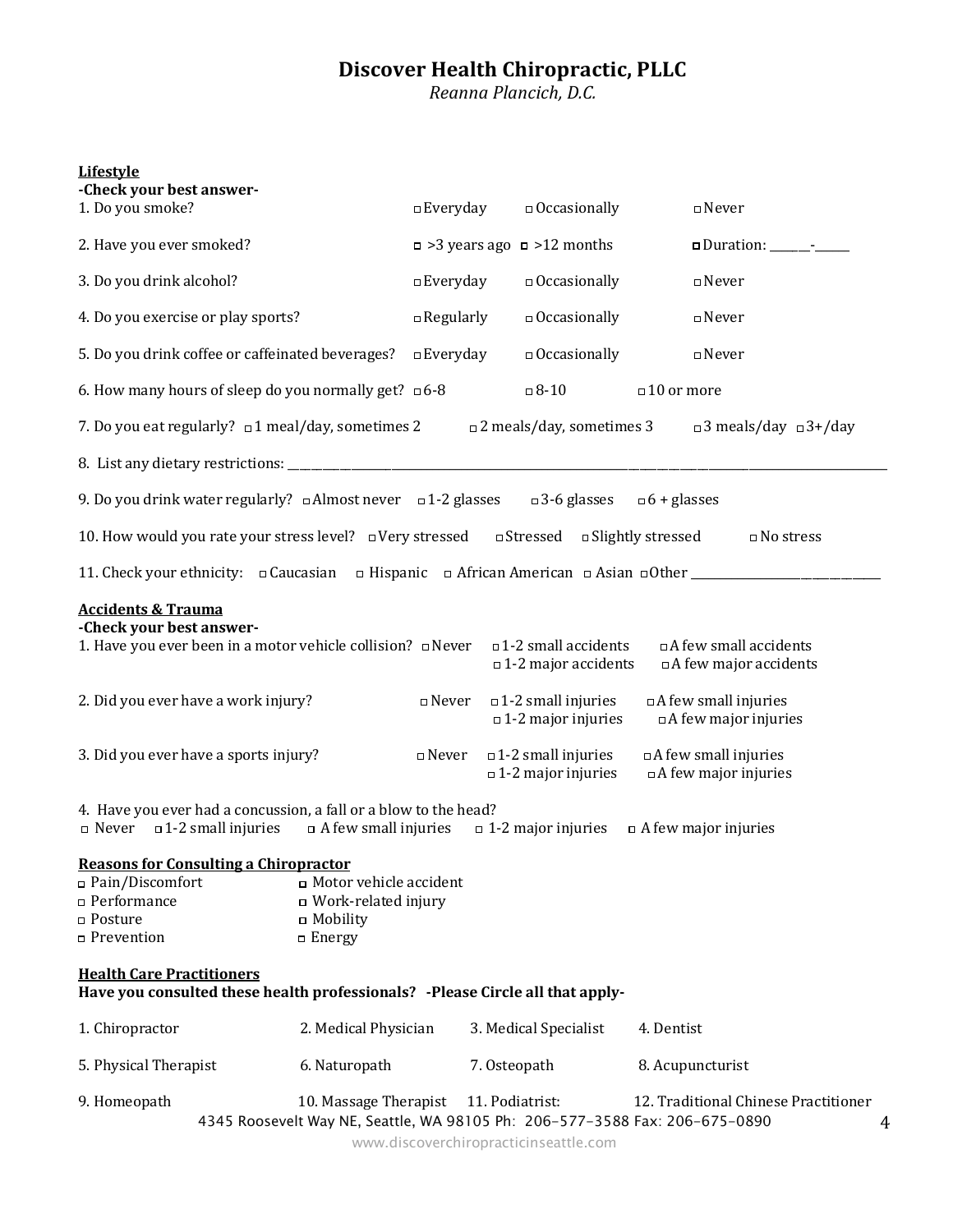Reanna Plancich, D.C.

### **INFORMED CONSENT**

When a patient seeks chiropractic health care and we accept a patient for such care, it is essential for both to be working toward the same objective.

Adjustment: An adjustment is the specific application of forces to facilitate the body's correction of vertebral subluxation. Our chiropractic method of correction is by specific adjustments of the spine.

Health: A state of optimal physical, mental, and social well-being, not merely the absence of disease or infirmity.

The undersigned patient requests and consents to examination and analysis by Dr. Reanna Plancich relating to the Atlas Subluxation Complex and its syndrome.

This requests includes, but is not limited to, permission for Dr. Reanna Plancich to perform Chiropractic examinations, radiographic studies, and adjustments as may be determined to be appropriate by her.

The undersigned patient understands that Dr. Reanna Plancich has concentrated her practice on the analysis and adjustment of the Atlas Subluxation Complex and its Syndrome. This is a stressor to the Central Nervous System and causes displacement of the patient's center of gravity from the vertical axis. This can also affect the peripheral nerves that radiate throughout the body. Spinal and body distortion can then develop. Adjustments are delivered only when the stressor at the brain stem level is detected. Adjustments are not necessarily given on every visit.

Adjustment of the Atlas Subluxation Complex does not address all aspects of health. I understand that Dr. Reanna Plancich strongly recommends that appropriate health care professionals be consulted for overall diagnosis as needed. Potential benefits of an adjustment include restoring normal joint motion, reducing swelling and inflammation in a joint, reducing pain and improving neurological functioning and overall well-being. Results are not guaranteed and there is no promise to cure. The success of any case depends on factors beyond the control of the Doctor of Chiropractic, including compliance by the patient with all instructions and directions.

As with all types of health care interventions, there are some risks to care, including, but not limited to: muscle spasms, aggravating and/or temporary increase in symptoms, lack of improvement of symptoms, disc injuries, strokes, dislocations, strains, and sprains, soreness; a nearly always temporary symptom while your body undergoes therapeutic change. With respect to strokes, there is a rare but serious condition known as a cervical arterial dissection that involves an abnormal change in the wall of an artery that may cause the development of a thrombus (clot) with the potential to lead to a stroke. This occurs in 3-4 of every 100,000 people whether they are receiving health care or not. Patients who experience this condition often, but not always, present to their medical doctor or chiropractor with neck pain and headache. Unfortunately, a percentage of these patients will experience a stroke. As chiropractic can involve manually and/or mechanically adjusting the cervical spine, it has been reported that chiropractic care may be a risk for developing this type of stroke. The association with stroke is exceedingly rare and is estimated to be related in one in one million to one in two million cervical adjustments.

Regardless of what the disease is called, we do not offer to treat it. Nor do we offer advice regarding treatment prescribed by others. OUR ONLY PRACTICE OBJECTIVE is to eliminate a major interference to the expression of the body's innate wisdom. Our only method is specific adjusting to correct vertebral subluxations.

The risks and possible consequences of the adjustments and the possibility of complications have been explained to me. All questions regarding the doctor's objectives pertaining to my care in this office have been answered to my complete satisfaction. I thereby accept chiropractic care on this basis. have read and fully understand the above statements.  $\mathsf{I}, \mathsf{I}$ 

(PRINT NAME)

Patient's Signature:

Date: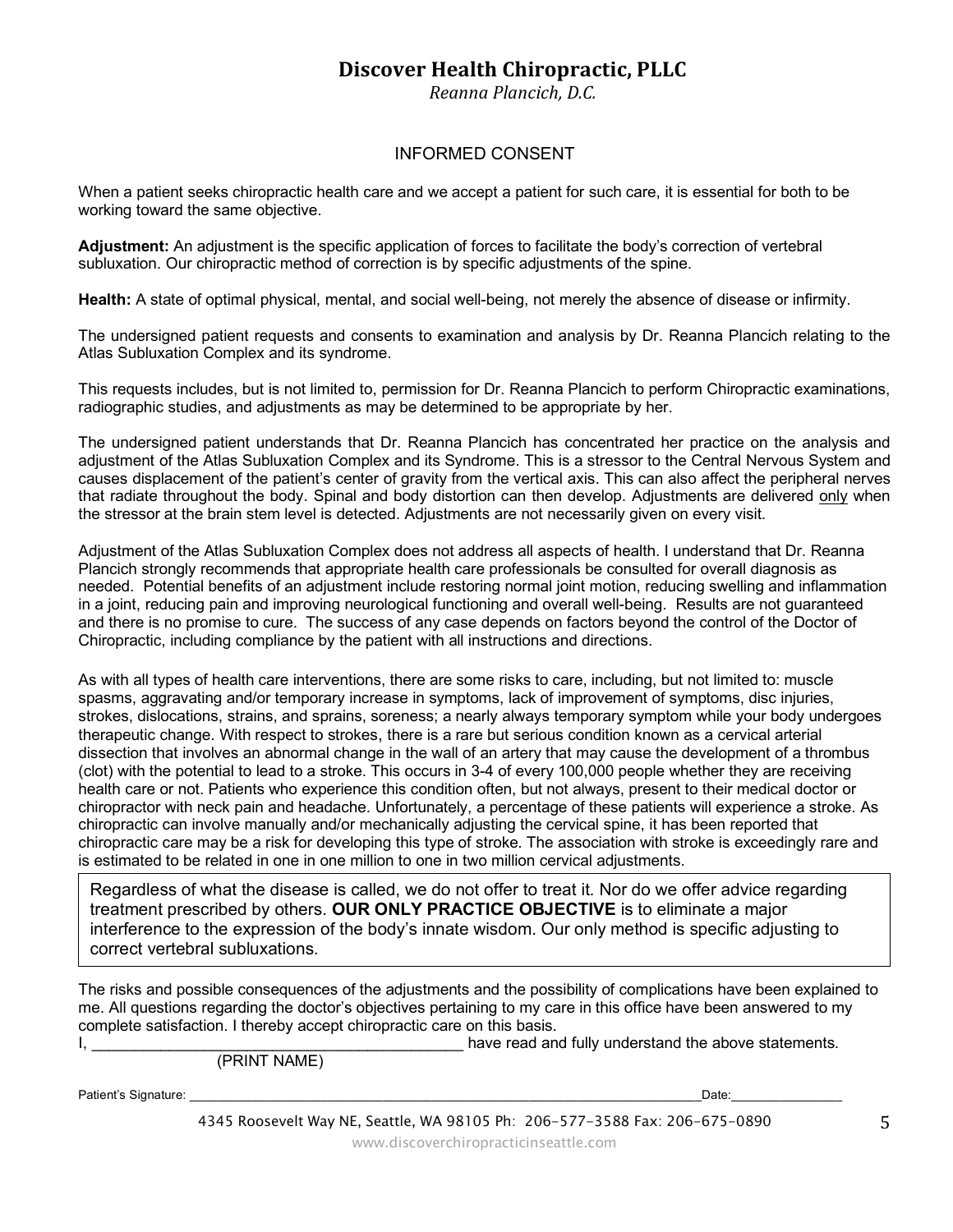Reanna Plancich, D.C.

## PHI Use and Disclosure Authorization

If you wish to have your medical or billing information released to family members you must fill out the information and sign below. We have permission to (please check all that apply):

- $\Box$  Leave messages on home phone or with household members about appointments, and test results.
- $\Box$  Leave messages on work phone about appointments, and test results.
- $\Box$  Leave messages on cell phone about appointments, and test results.
- $\Box$  Email appointment reminders
- $\Box$  Confirm appointments by phone or text

This authorization is effective through (check one):

 $\Box$  **NO EXPIRATION** unless revoked or terminated by the patient or the patient's personal representative.

I hereby authorize Discover Health Chiropractic, PLLC disclosure of my individually identifiable health information to the individuals listed below:

Authorization to:

- $\Box$  Disclose treatment plans and test results
- $\Box$  Billing information including statement balances
- $\Box$  Past and future Appointments
- $\Box$  Receive phone messages and/or email regarding appointments or test results
- $\Box$  Other

Authorization to:

- $\Box$  Disclose treatment plans and test results
- $\Box$  Billing information including statement balances
- $\Box$  Past and Future Appointments
- $\Box$  Receive Phone Messages or email regarding appointments or test results
- $\Box$  Other

I understand that I may revoke this authorization to disclose information at any time by notifying Discover Health Chiropractic, PLLC in writing (Termination of Disclosure Form provided upon request). If I choose to do so, I am aware that my revocation will not affect any actions taken by the clinic until the termination request is received in writing and processed.

### **Authorization to Disclose:**

| Patient Name (print)                        |                          | Patient's Date of Birth |
|---------------------------------------------|--------------------------|-------------------------|
| Patient Signature                           |                          | Date                    |
| <b>Signature of Personal Representative</b> |                          | Date                    |
| Relationship to Patient: ____________       | Driver's License Number: | <b>State</b>            |
|                                             |                          | - - - - - - - - - - - - |

4345 Roosevelt Way NE, Seattle, WA 98105 Ph: 206-577-3588 Fax: 206-675-0890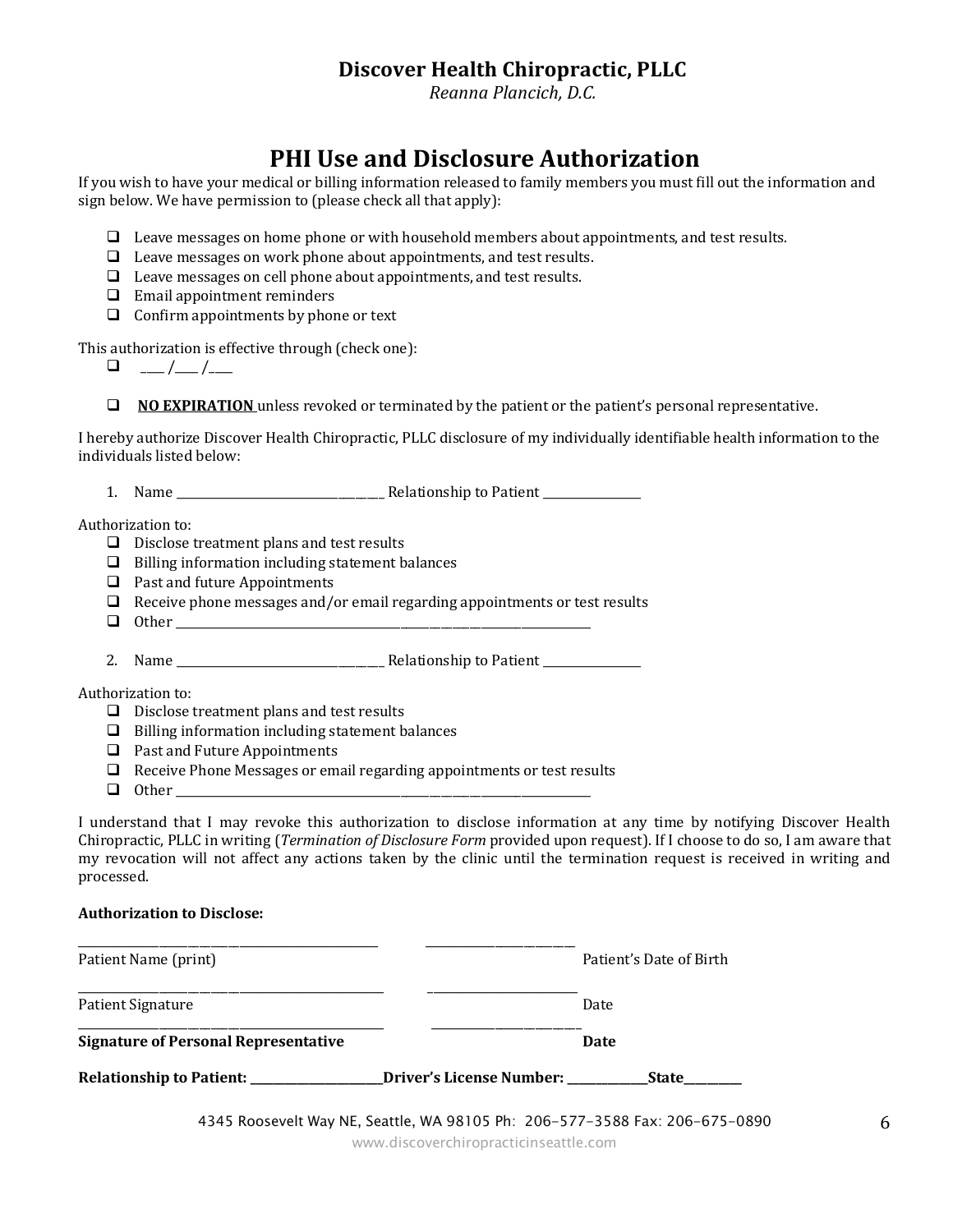Reanna Plancich, D.C.

# **Notice of Privacy Practices Acknowledgement**

I understand that under the Health Insurance Portability and Accountability Act (HIPAA), I have certain rights to privacy regarding my protected health information. I acknowledge that I have received or have been given the opportunity to receive a copy of Discover Health Chiropractic, PLLC's Notice of Privacy Practices (NPP). I also understand that this practice has the right to change its Notice of Privacy Practices and that I may contact the practice at any time to obtain a current copy of the Notice of Privacy Practices.

| Patient Name (print)                                      |                                 | Patient's Date of Birth |              |
|-----------------------------------------------------------|---------------------------------|-------------------------|--------------|
| <b>Patient Signature</b>                                  |                                 | Date                    |              |
| If signed by a personal representative or legal guardian: |                                 |                         |              |
| Name of Personal Representative:                          |                                 |                         |              |
| (Print)                                                   |                                 |                         | Date         |
| Signature of Personal Representative:                     |                                 |                         |              |
| <b>Relationship to Patient:</b>                           | <b>Driver's License Number:</b> |                         | <b>State</b> |

Signing the NPP Acknowledgement does not mean that you have agreed to any special uses or disclosures (sharing) of your health records. Refusing to sign the acknowledgement does not prevent a provider or plan from using or disclosing health information as HIPAA permits. If you refuse to sign the acknowledgement, the provider must keep a record of this fact.

### **OFFICE USE ONLY**

We have made the following attempt to obtain the patient's signature acknowledging receipt of the Notice of Privacy Practices: **Attempt 1 Date** \_ Staff\_

- $\Box$  Individual refused to sign.
- $\Box$  Communication barriers prohibited obtaining the acknowledgement.
- $\Box$  An emergency prevented us from obtaining acknowledgement.
- $\Box$  Other (Specify:)

 $\overline{\phantom{a}}$  Staff  $\overline{\phantom{a}}$ **Attempt 2 Date** 

- $\Box$  Individual refused to sign.
- $\Box$  Communication barriers prohibited obtaining the acknowledgement.
- $\Box$  An emergency prevented us from obtaining acknowledgement.
- $\Box$  Other (Specify:)